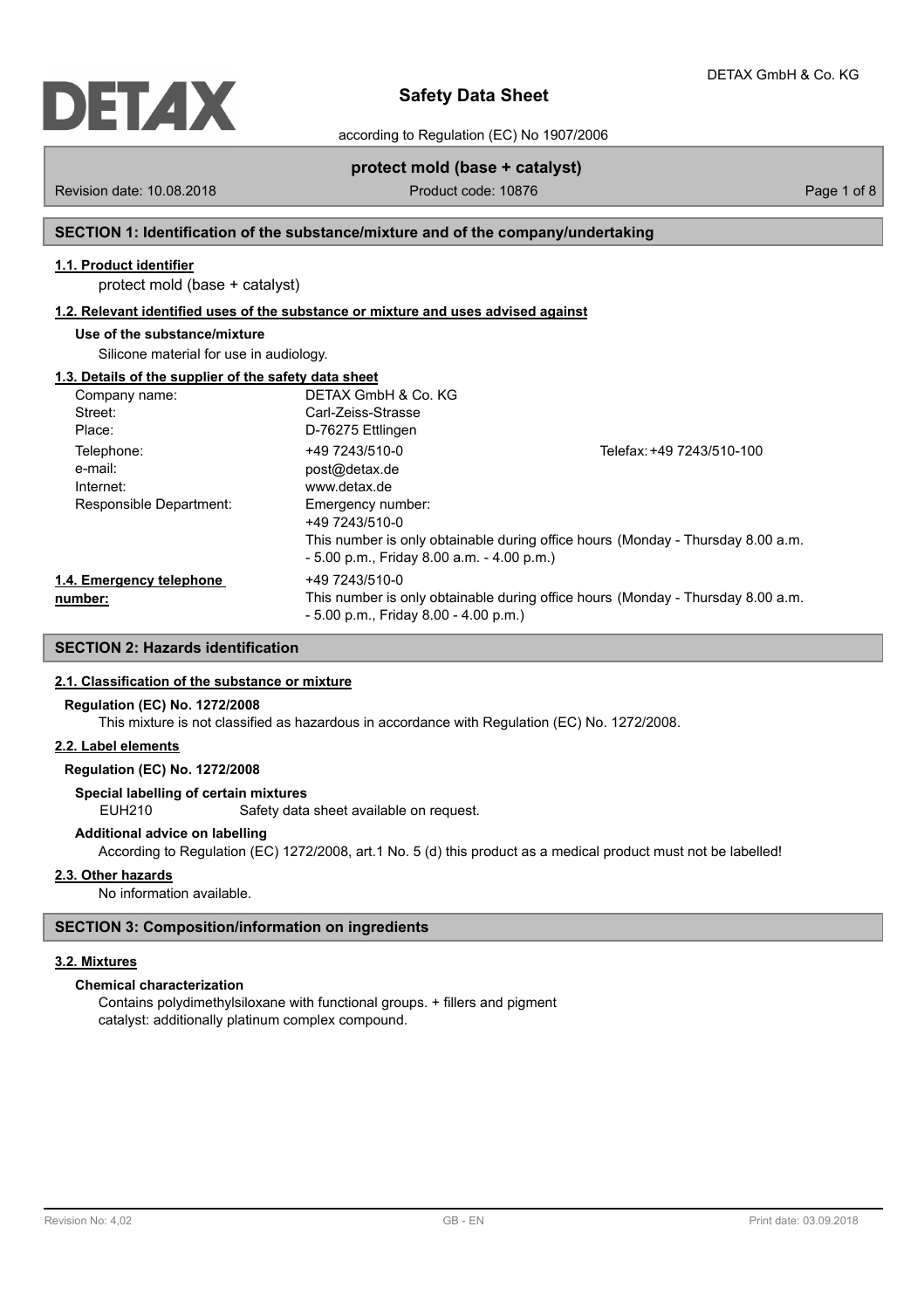

according to Regulation (EC) No 1907/2006

**protect mold (base + catalyst)**

Revision date: 10.08.2018 **Product code: 10876** Product code: 10876 Page 2 of 8

### **Hazardous components**

| CAS No     | Chemical name                                                   |              |                  | Quantity  |
|------------|-----------------------------------------------------------------|--------------|------------------|-----------|
|            | EC No                                                           | Index No     | <b>REACH No</b>  |           |
|            | Classification according to Regulation (EC) No. 1272/2008 [CLP] |              |                  |           |
| 14464-46-1 | cristobalite flour                                              |              |                  | $10 - 59$ |
|            | 238-455-4                                                       |              |                  |           |
|            | STOT RE 1; H372                                                 |              |                  |           |
| 8042-47-5  | paraffin oil                                                    |              |                  | $10 - 59$ |
|            | 232-455-8                                                       |              | 01-2119487078-27 |           |
|            | Asp. Tox. 1; H304                                               |              |                  |           |
| 556-67-2   | octamethylcyclotetrasiloxane                                    |              |                  | < 0.5 %   |
|            | 209-136-7                                                       | 014-018-00-1 | 01-2119529238-36 |           |
|            | Flam. Liq. 3, Repr. 2, Aquatic Chronic 4; H226 H361f H413       |              |                  |           |
| 541-02-6   | Decamethylcyclopentasiloxane                                    |              |                  | < 0.5 %   |
|            | 208-764-9                                                       |              | 01-2119511367-43 |           |
|            |                                                                 |              |                  |           |
| 540-97-6   | Dodecaemthylcyclohexasiloxane                                   |              |                  | < 0.5 %   |
|            | 208-762-8                                                       |              | 01-2119517435-42 |           |
|            |                                                                 |              |                  |           |

Full text of H and EUH statements: see section 16.

# **SECTION 4: First aid measures**

# **4.1. Description of first aid measures**

# **General information**

First aider: Pay attention to self-protection! Remove affected person from the danger area and lay down.

#### **After inhalation**

Provide fresh air.

# **After contact with skin**

Remove product mechanically with cloth or paper. Wash with plenty of water and soap. In case of visible changes on the skin or complaints, seek medical advice (if possible have label or safety data sheet with you).

### **After contact with eyes**

Rinse immediately carefully and thoroughly with eye-bath or water.

#### **After ingestion**

Rinse mouth immediately and drink plenty of water. Let water be drunken in little sips ( dilution effect). Do not induce vomiting. If you feel unwell, seek medical advice.

# **4.2. Most important symptoms and effects, both acute and delayed**

No information available.

# **4.3. Indication of any immediate medical attention and special treatment needed**

Treat symptomatically.

### **SECTION 5: Firefighting measures**

### **5.1. Extinguishing media**

## **Suitable extinguishing media**

Co-ordinate fire-fighting measures to the fire surroundings.

### **5.2. Special hazards arising from the substance or mixture**

Non-flammable. Vapours can form explosive mixtures with air.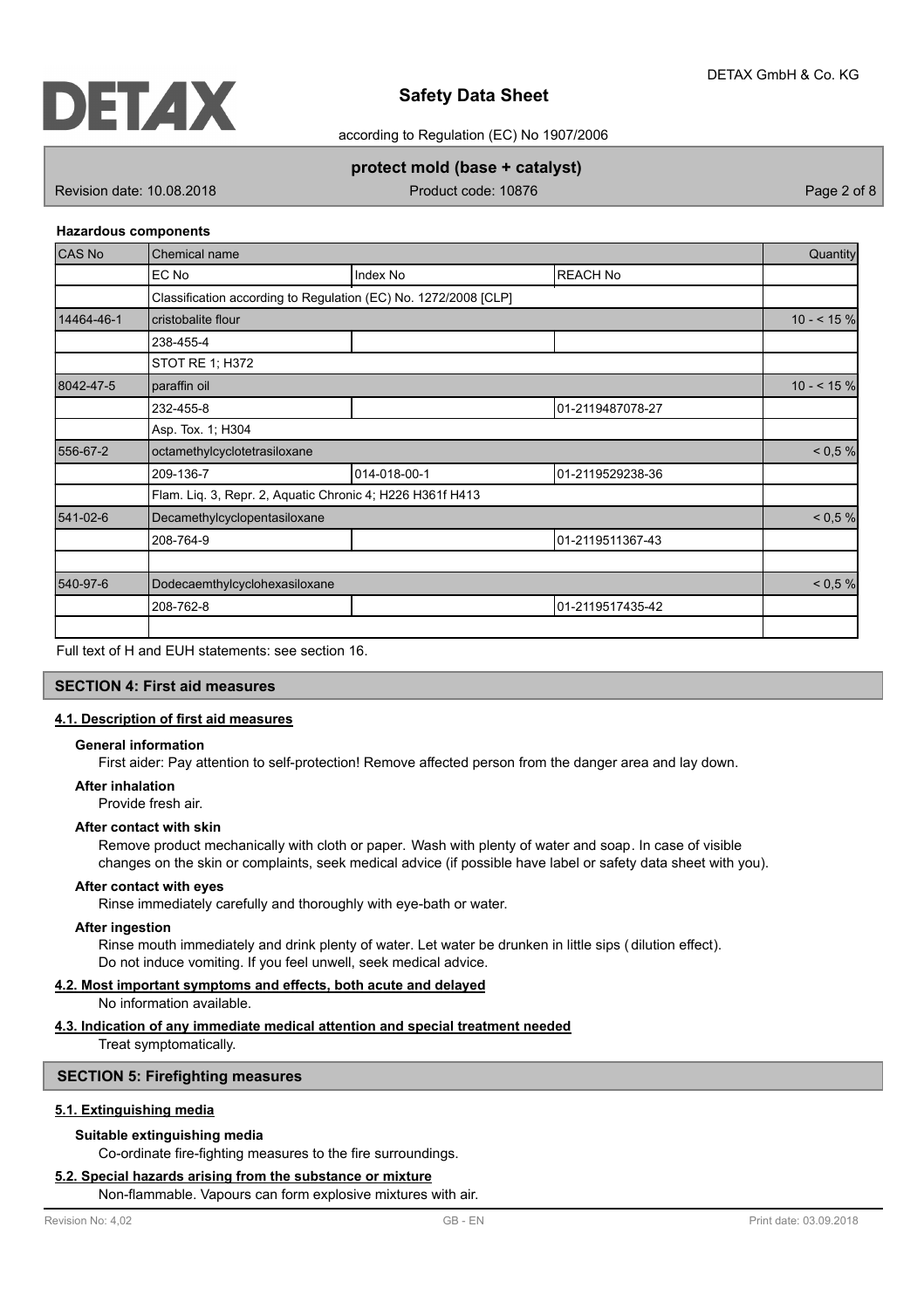

according to Regulation (EC) No 1907/2006

**Safety Data Sheet**

# **protect mold (base + catalyst)**

Revision date: 10.08.2018 Product code: 10876 Product code: 10876 Page 3 of 8

### **5.3. Advice for firefighters**

In case of fire: Wear self-contained breathing apparatus.

### **Additional information**

Use water spray jet to protect personnel and to cool endangered containers. Collect contaminated fire extinguishing water separately. Do not allow entering drains or surface water.

## **SECTION 6: Accidental release measures**

## **6.1. Personal precautions, protective equipment and emergency procedures**

Use personal protection equipment.

#### **6.2. Environmental precautions**

Do not allow to enter into surface water or drains.

### **6.3. Methods and material for containment and cleaning up**

Absorb with liquid-binding material (e.g. sand, diatomaceous earth, acid- or universal binding agents). Treat the recovered material as prescribed in the section on waste disposal.

### **6.4. Reference to other sections**

Safe handling: see section 7 Personal protection equipment: see section 8 Disposal: see section 13

## **SECTION 7: Handling and storage**

### **7.1. Precautions for safe handling**

#### **Advice on safe handling**

No special measures are necessary.

#### **Advice on protection against fire and explosion**

No special fire protection measures are necessary.

#### **7.2. Conditions for safe storage, including any incompatibilities**

Keep container tightly closed. **Requirements for storage rooms and vessels**

### **Advice on storage compatibility**

Do not store with acids, lyes, alcohols, metallic powders and metallic oxides (release of hydrogen is favoured).

### **Further information on storage conditions**

Keep only in the original container in a cool, dry and well-ventilated place, away from foodstuffs.

### **7.3. Specific end use(s)**

Silicone material for use in audiology. For use by trained specialist staff.

# **SECTION 8: Exposure controls/personal protection**

### **8.1. Control parameters**

## **8.2. Exposure controls**

### **Protective and hygiene measures**

Take off contaminated clothing. Wash hands before breaks and after work. When using do not eat or drink.

## **Eye/face protection**

Wear eye/face protection.

### **Hand protection**

When handling with chemical substances, protective gloves must be worn with the CE-label including the four control digits. The quality of the protective gloves resistant to chemicals must be chosen as a function of the specific working place concentration and quantity of hazardous substances. For special purposes, it is recommended to check the resistance to chemicals of the protective gloves mentioned above together with the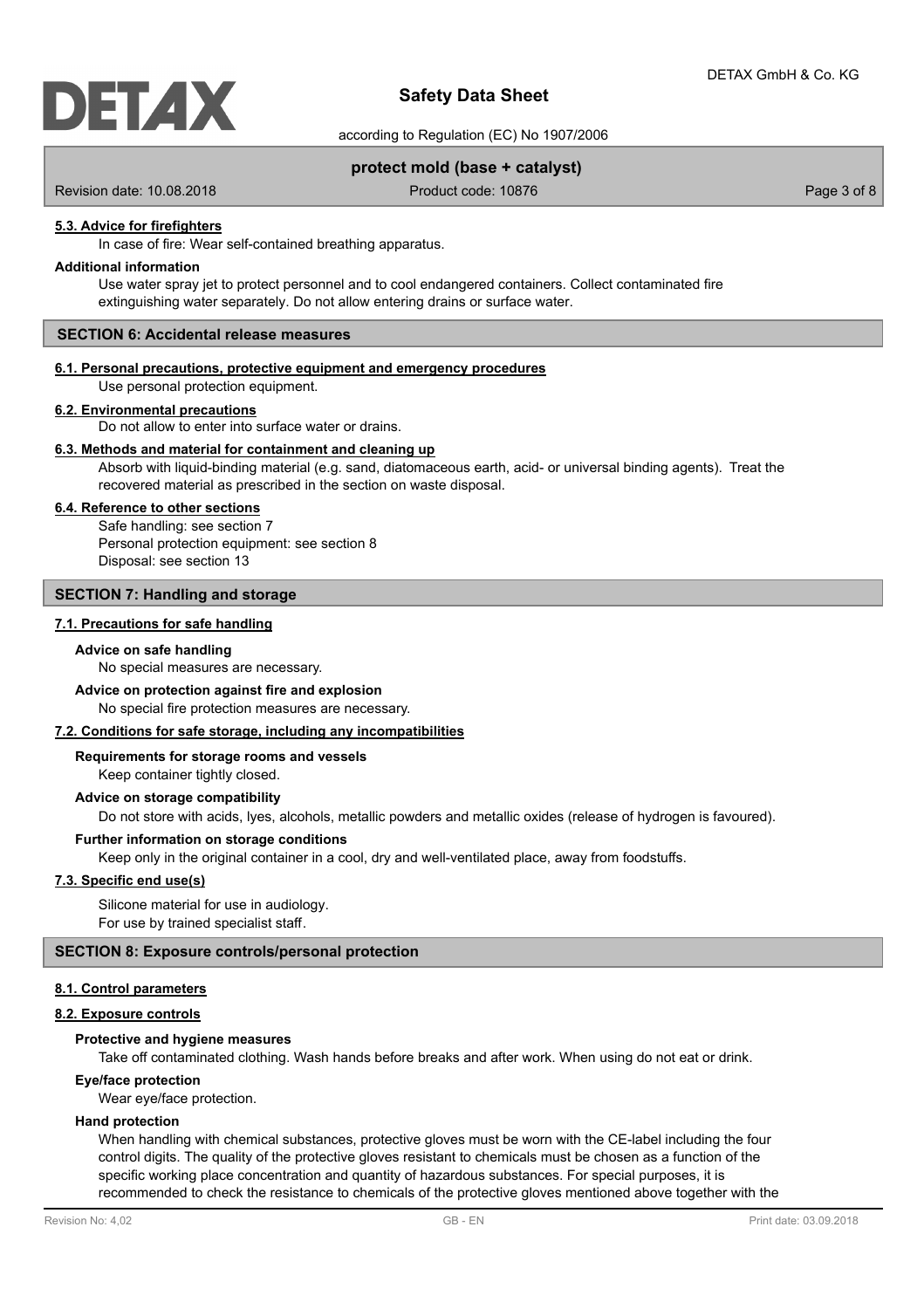according to Regulation (EC) No 1907/2006

# **protect mold (base + catalyst)**

Revision date: 10.08.2018 **Product code: 10876** Product code: 10876 Page 4 of 8

supplier of these gloves. Suitable are gloves of the following material: NBR (Nitrile rubber)

### **Skin protection**

Wear suitable protective clothing.

# **Respiratory protection**

In case of inadequate ventilation wear respiratory protection.

# **SECTION 9: Physical and chemical properties**

Physical state: Physical state:

### **9.1. Information on basic physical and chemical properties**

| Colour:<br>Odour:                            |                                                | base: several, catalyst: white<br>characteristic |                         |                                  |
|----------------------------------------------|------------------------------------------------|--------------------------------------------------|-------------------------|----------------------------------|
|                                              |                                                |                                                  |                         | <b>Test method</b>               |
| pH-Value:                                    |                                                |                                                  | not determined          |                                  |
|                                              | Changes in the physical state                  |                                                  |                         |                                  |
| Melting point:                               |                                                |                                                  | not determined          |                                  |
|                                              | Initial boiling point and boiling range:       |                                                  | not determined          |                                  |
| Flash point:                                 |                                                |                                                  |                         | >100 °C DIN 51755                |
| <b>Flammability</b>                          |                                                |                                                  |                         |                                  |
| Solid:                                       |                                                |                                                  | not applicable          |                                  |
| Gas:                                         |                                                |                                                  | not applicable          |                                  |
|                                              | Lower explosion limits:                        |                                                  | not determined          |                                  |
|                                              | Upper explosion limits:                        |                                                  | not determined          |                                  |
|                                              | Ignition temperature:                          |                                                  |                         | >400 °C DIN 51794                |
|                                              | <b>Auto-ignition temperature</b>               |                                                  |                         |                                  |
| Solid:                                       |                                                |                                                  | not applicable          |                                  |
| Gas:                                         |                                                |                                                  | not applicable          |                                  |
|                                              | Decomposition temperature:                     |                                                  | >180 °C                 |                                  |
|                                              | <b>Oxidizing properties</b><br>Not oxidizing.  |                                                  |                         |                                  |
| Vapour pressure:<br>(at 20 $°C$ )            |                                                |                                                  | $<$ 10 hPa              |                                  |
| Density (at 20 °C):                          |                                                |                                                  |                         | 0,97 g/cm <sup>3</sup> DIN 51757 |
| Water solubility:                            |                                                |                                                  | insoluble               |                                  |
|                                              | Solubility in other solvents<br>not determined |                                                  |                         |                                  |
| Partition coefficient:                       |                                                |                                                  | not determined          |                                  |
| Viscosity / dynamic:<br>(at 23 $^{\circ}$ C) |                                                |                                                  | 800000 mPa·s BROOKFIELD |                                  |
| Vapour density:                              |                                                |                                                  | not determined          |                                  |
| Evaporation rate:                            |                                                |                                                  | not determined          |                                  |
| 9.2. Other information                       |                                                |                                                  |                         |                                  |
| Solid content:                               |                                                |                                                  | not determined          |                                  |

# **SECTION 10: Stability and reactivity**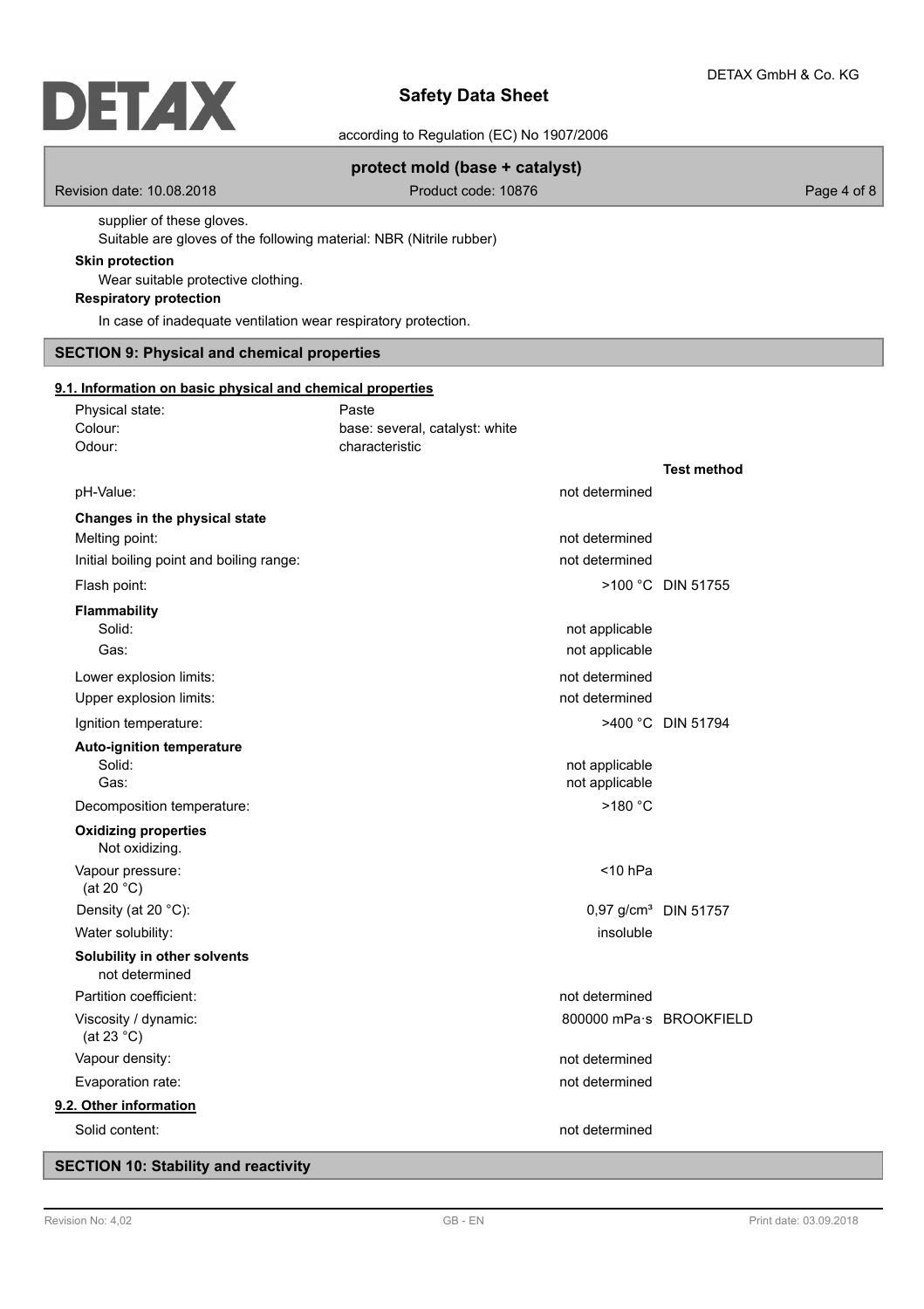

according to Regulation (EC) No 1907/2006

# **protect mold (base + catalyst)**

Revision date: 10.08.2018 Product code: 10876 Product code: 10876 Page 5 of 8

### **10.1. Reactivity**

No hazardous reaction when handled and stored according to provisions.

# **10.2. Chemical stability**

The product is stable under storage at normal ambient temperatures.

## **10.3. Possibility of hazardous reactions**

Reacts with : Acids, alkalis, alcohols, powdered metals or metal oxides with release of hydrogen.

#### **10.4. Conditions to avoid**

Temperatures > 150°C/ 302 °F.

# **10.5. Incompatible materials**

No information available.

### **10.6. Hazardous decomposition products**

In case of thermic decomposition hydrogen is released. At a temperature of approx. 150°C/ 302°F a small amount of formaldehyde can be released by oxidative degradation.

# **SECTION 11: Toxicological information**

# **11.1. Information on toxicological effects**

# **Acute toxicity**

Based on available data, the classification criteria are not met.

For the product itself no toxicological data are available. In products with a comparable composition, a LD50 (orally, species rat) of > 5000 mg/kg has been found.

| <b>CAS No</b> | Chemical name                 |                           |           |         |               |                 |
|---------------|-------------------------------|---------------------------|-----------|---------|---------------|-----------------|
|               | Exposure route                | Dose                      |           | Species | Source        | <b>I</b> Method |
| 8042-47-5     | paraffin oil                  |                           |           |         |               |                 |
|               | oral                          | LD <sub>50</sub><br>mg/kg | >5000     | Rat     | <b>OECD</b>   |                 |
|               | dermal                        | LD <sub>50</sub><br>mg/kg | >2000     | Rabbit  | <b>OECD</b>   |                 |
| 556-67-2      | octamethylcyclotetrasiloxane  |                           |           |         |               |                 |
|               | oral                          | LD <sub>50</sub><br>mg/kg | 4800      | Rat     |               | OECD 401        |
|               | dermal                        | LD <sub>50</sub><br>mg/kg | >2400     | Rabbit  |               | OECD 402        |
|               | inhalation (4 h) vapour       | LC50                      | 36 mg/l   | Rat     | <b>GESTIS</b> | OECD 403        |
| 541-02-6      | Decamethylcyclopentasiloxane  |                           |           |         |               |                 |
|               | oral                          | LD <sub>50</sub><br>mg/kg | >24100    | Rat     | <b>GESTIS</b> |                 |
|               | dermal                        | LD <sub>50</sub><br>mg/kg | >2000     | Rabbit  |               | IOECD 402       |
|               | inhalation (4 h) vapour       | LC50                      | 8,67 mg/l | Rat     |               | OECD 403        |
| 540-97-6      | Dodecaemthylcyclohexasiloxane |                           |           |         |               |                 |
|               | oral                          | LD50<br>mg/kg             | 2000      | Rat     |               |                 |
|               | dermal                        | LD <sub>50</sub><br>mg/kg | 2000      | Rat     |               |                 |

### **Irritation and corrosivity**

Based on available data, the classification criteria are not met.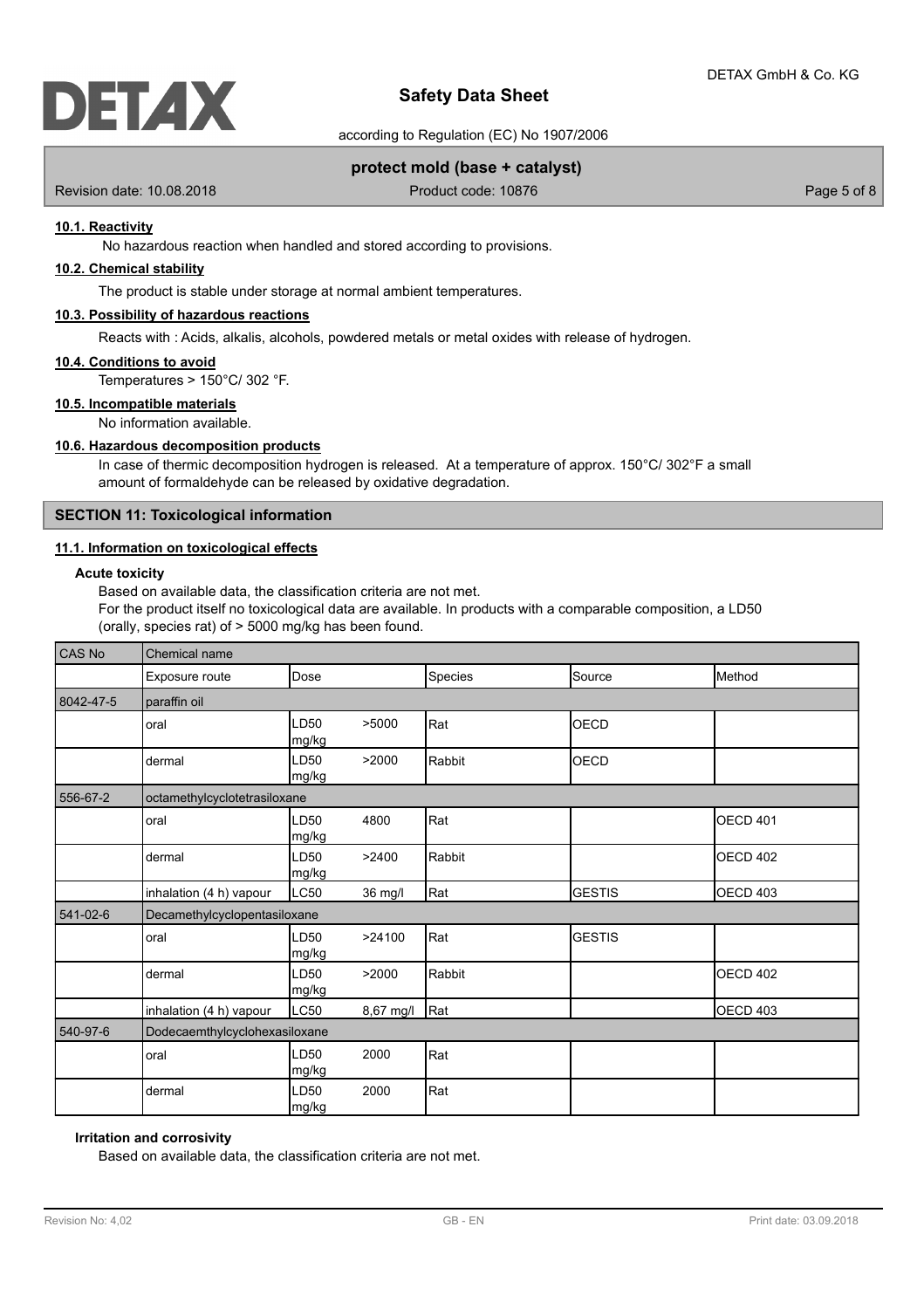

according to Regulation (EC) No 1907/2006

# **protect mold (base + catalyst)**

Revision date: 10.08.2018 Product code: 10876 Product code: 10876 Page 6 of 8

## **Sensitising effects**

Based on available data, the classification criteria are not met.

### **Carcinogenic/mutagenic/toxic effects for reproduction**

Based on available data, the classification criteria are not met.

### **STOT-single exposure**

Based on available data, the classification criteria are not met.

Due to physical form (paste) classification with H372 is not appropriate. An inhalation of the product is not possible.

EC regulation 1272/2008 annex 1, section 1.1.1.5: "For the purpose of classification of health hazards (part 3), the route of exposure, information on mechanisms and metabolism studies are useful for determining the relevance of effects in humans. If this information raises doubts as to their relevance in humans, in spite of the indisputable data legitimacy and quality, a lower classification may be justified. When there is scientific evidence that the mechanism or mode of action is not relevant to humans, the substance or mixture should not be classified."

### **STOT-repeated exposure**

Based on available data, the classification criteria are not met.

### **Aspiration hazard**

Based on available data, the classification criteria are not met.

### **Additional information on tests**

This mixture is classified as not hazardous according to regulation (EC) 1272/2008 [CLP].

## **SECTION 12: Ecological information**

### **12.1. Toxicity**

The product is not: Ecotoxic.

| CAS No    | Chemical name       |                       |                                               |             |                 |
|-----------|---------------------|-----------------------|-----------------------------------------------|-------------|-----------------|
|           | Aquatic toxicity    | Dose                  | $\lfloor$ [h] $\rfloor$ [d] $\lfloor$ Species | Source      | <b>I</b> Method |
| 8042-47-5 | l paraffin oil      |                       |                                               |             |                 |
|           | Acute fish toxicity | LC50<br>>1000<br>mg/l | 96 h Leuciscus idus<br>(qolden orfe)          | <b>OECD</b> |                 |

# **12.2. Persistence and degradability**

The product has not been tested.

| <b>CAS No</b> | <b>IChemical name</b>                                  |              |    |        |
|---------------|--------------------------------------------------------|--------------|----|--------|
|               | Method                                                 | <b>Value</b> |    | Source |
|               | <b>IEvaluation</b>                                     |              |    |        |
| 556-67-2      | octamethylcyclotetrasiloxane                           |              |    |        |
|               |                                                        | 3,7%         | 29 |        |
|               | Not readily biodegradable (according to OECD criteria) |              |    |        |

### **12.3. Bioaccumulative potential**

The product has not been tested.

### **12.4. Mobility in soil**

The product has not been tested.

### **12.5. Results of PBT and vPvB assessment**

Dodecamethylcyclohexasiloxane (D6) fulfills the current criteria set forth under Annex XIII of the EU REACH Regulation for very persistent and very bioaccumulative substances (vPvB) and was included in the candidate list of substances of very high concern (SVHC). According to our knowledge of the state of the art, however, D6 cannot be compared with known persistent, bioaccumulative and toxic (PBT) and/or vPvB substances. The interpretation of the available data by the silicone industry reveals that scientific evidence obtained from field tests essentially points out that D6 does not lead to biomagnification in aquatic and terrestrial food chains. In air, D6 is decomposed by naturally occurring processes in the atmosphere. D-residues which do not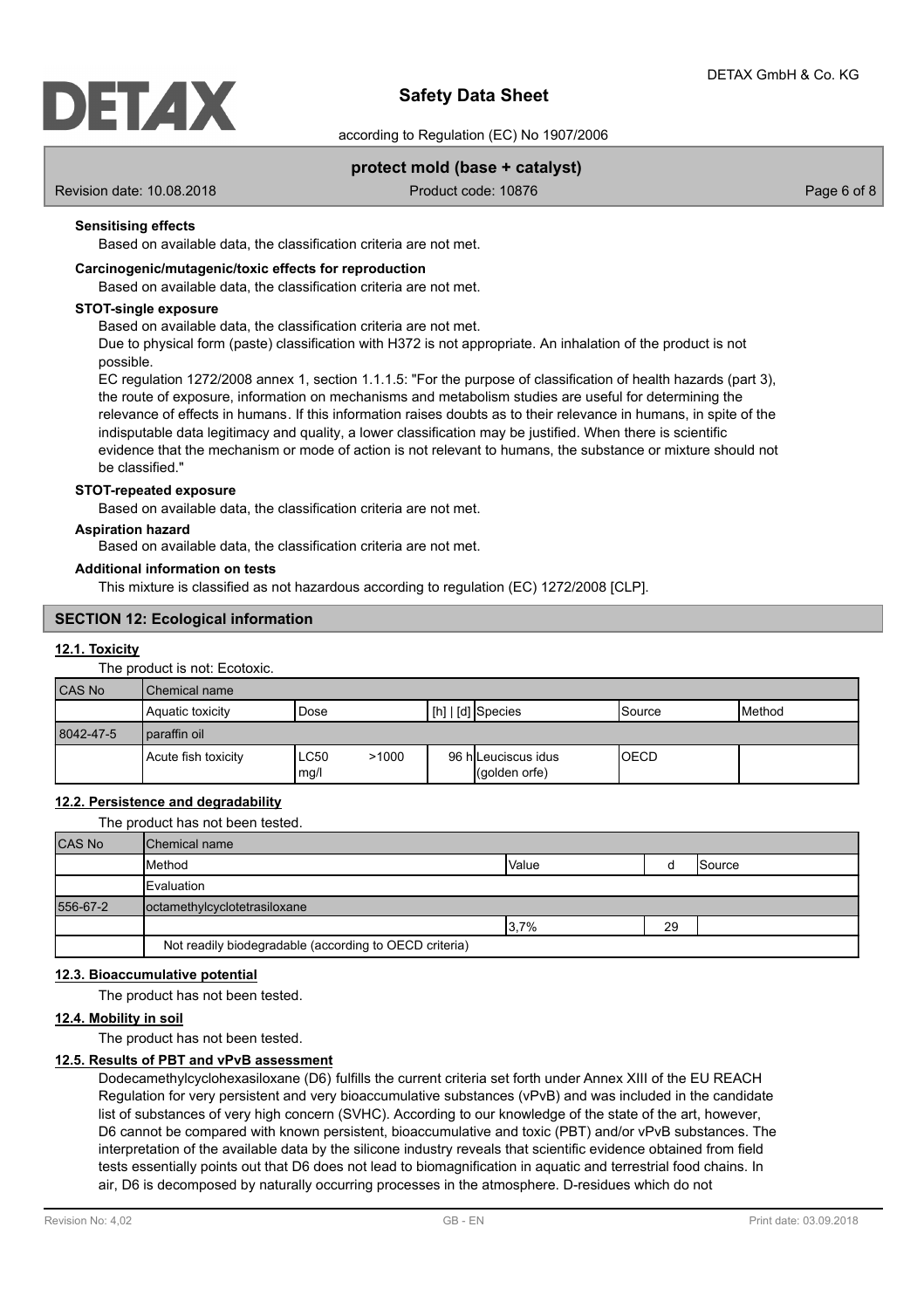

according to Regulation (EC) No 1907/2006

# **protect mold (base + catalyst)**

Revision date: 10.08.2018 Product code: 10876 Product code: 10876 Page 7 of 8

decompose in this way in the air are not expected to accumulate from the air in water, the soil or living organisms.

Decamethylcyclopentasiloxane (D5) fulfills the current criteria set forth under Annex XIII of the EU REACH Regulation for vPvB substances and was included in the candidate list of SVHCs. According to our knowledge of the state of the art, however, D5 cannot be compared with known PBT and/or vPvB substances. The interpretation of the available data by the silicone industry reveals that scientific evidence obtained from field tests essentially points out that D5 does not lead to biomagnification in aquatic and terrestrial food chains. In air, D5 is decomposed by naturally occurring processes in the atmosphere. D-residues which do not decompose in this way in the air are not expected to accumulate from the air in water, the soil or living organisms.

Octamethylcyclotetrasiloxane (D4) fulfills the current criteria set forth under Annex XIII of the EU REACH Regulation for PBT and vPvB substances and was included in the candidate list of SVHCs . According to our knowledge of the state of the art, however, D4 cannot be compared with known PBT and/or vPvB substances. The interpretation of the available data by the silicone industry reveals that scientific evidence obtained from field tests essentially points out that D4 does not lead to biomagnification in aquatic and terrestrial food chains. In air, D4 is decomposed by naturally occurring processes in the atmosphere. D-residues which do not decompose in this way in the air are not expected to accumulate from the air in water, the soil or living organisms.

## **12.6. Other adverse effects**

No information available.

### **Further information**

Avoid release to the environment.

### **SECTION 13: Disposal considerations**

### **13.1. Waste treatment methods**

#### **Advice on disposal**

Do not allow to enter into surface water or drains. Dispose of waste according to applicable legislation.

### **Contaminated packaging**

Wash with plenty of water. Completely emptied packages can be recycled.

# **SECTION 14: Transport information**

**Land transport (ADR/RID) Inland waterways transport (ADN) Marine transport (IMDG) Air transport (ICAO-TI/IATA-DGR)**

**14.1. UN number:** No dangerous good in sense of this transport regulation. **14.2. UN proper shipping name:** No dangerous good in sense of this transport regulation. **14.3. Transport hazard class(es):** No dangerous good in sense of this transport regulation. **14.4. Packing group:** No dangerous good in sense of this transport regulation.

**14.1. UN number:** No dangerous good in sense of this transport regulation. **14.2. UN proper shipping name:** No dangerous good in sense of this transport regulation. **14.3. Transport hazard class(es):** No dangerous good in sense of this transport regulation. **14.4. Packing group:** No dangerous good in sense of this transport regulation.

**14.1. UN number:** No dangerous good in sense of this transport regulation. **14.2. UN proper shipping name:** No dangerous good in sense of this transport regulation. **14.3. Transport hazard class(es):** No dangerous good in sense of this transport regulation. **14.4. Packing group:** No dangerous good in sense of this transport regulation.

**14.1. UN number:** No dangerous good in sense of this transport regulation.